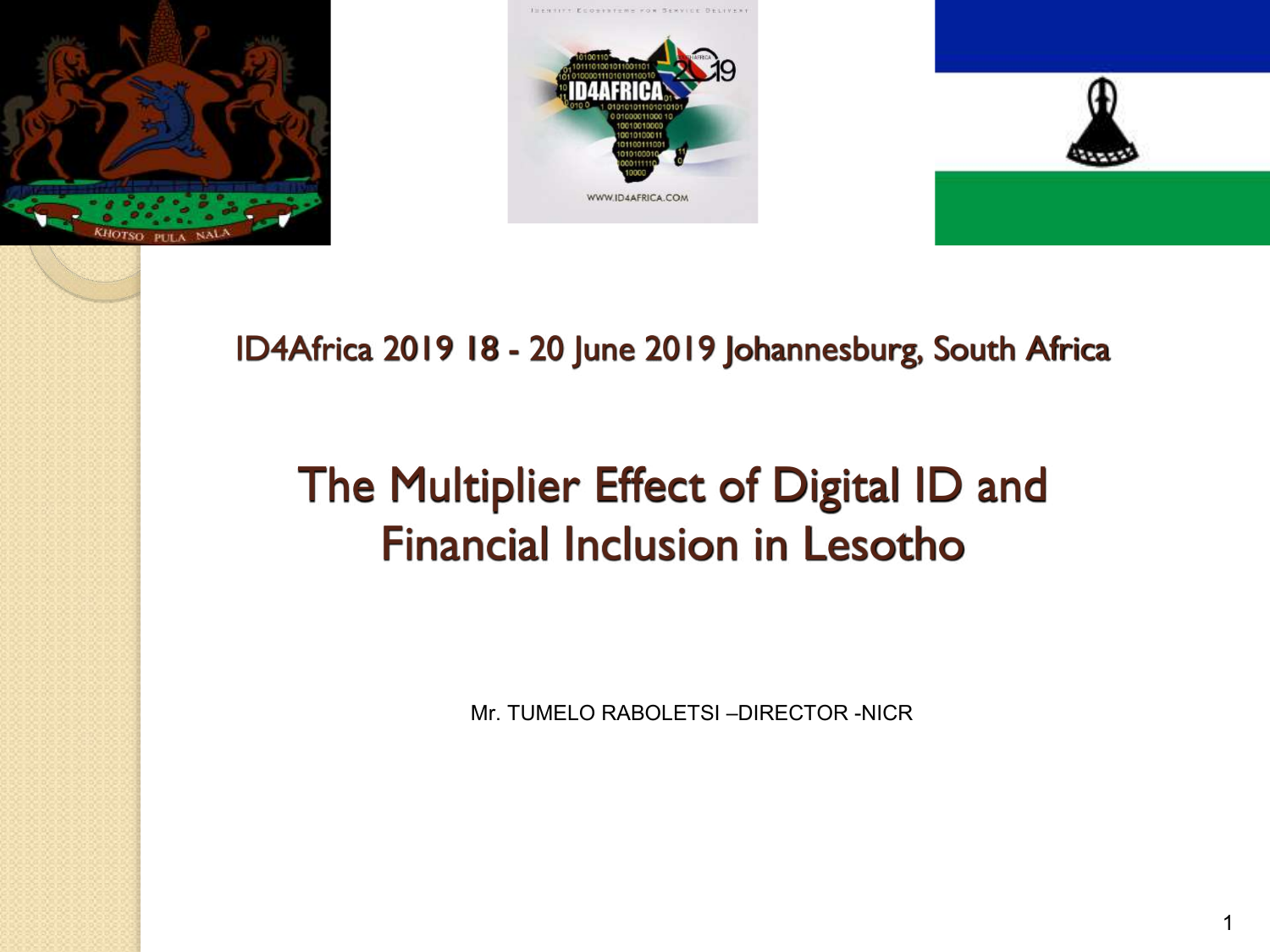# Kingdom of Lesotho

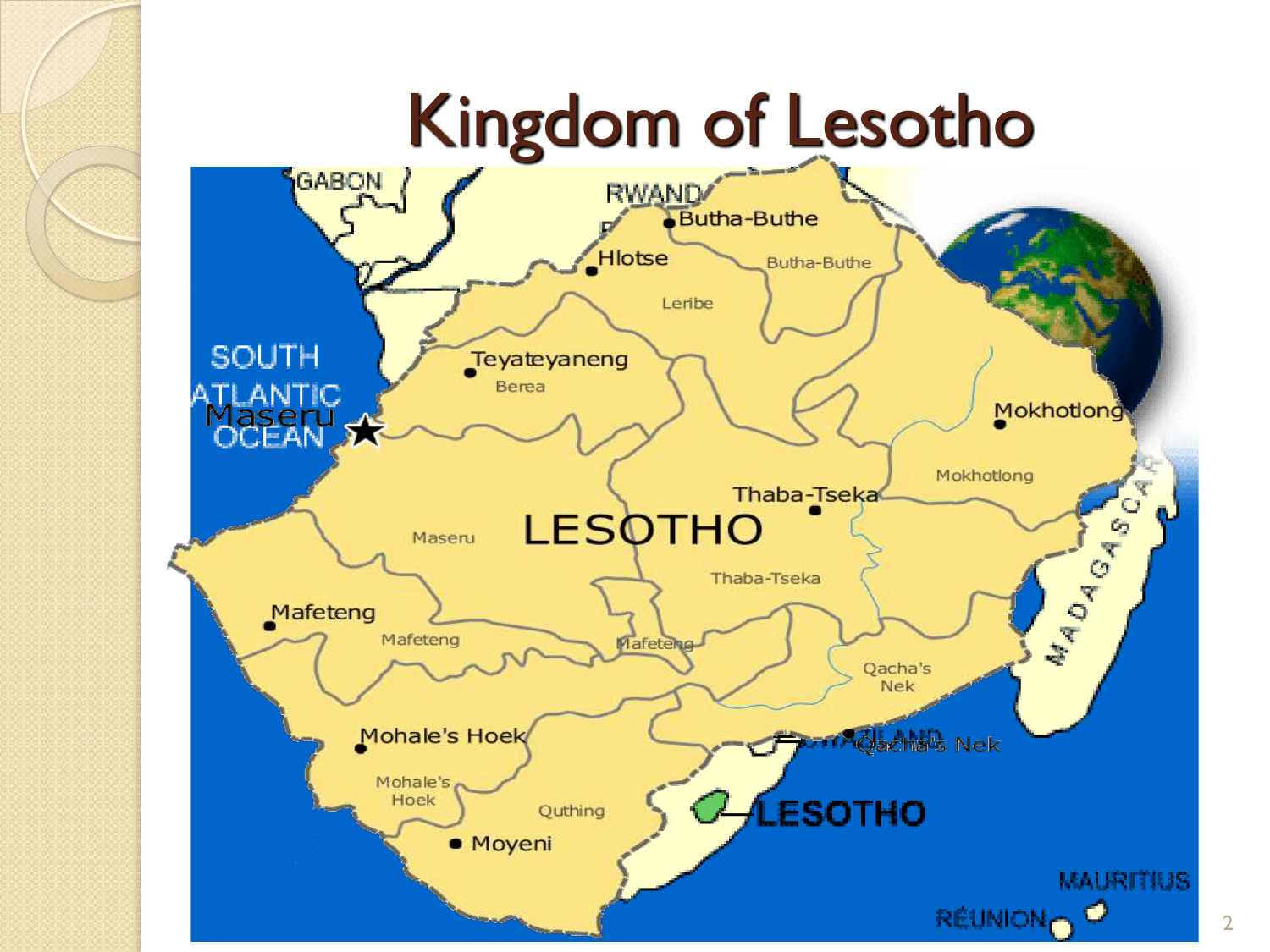# NICR VISION & MANDATE

- In 2009 the Government of Lesotho established the National Identity and Civil Registry (NICR) Department within the Ministry of Home Affairs.
- Prior to this, aspects/elements of Civil Registration were covered under three different Ministries (Local Government & Chieftainship, Law and Health)
- Between 2009 and 2013, Government realigned functions, **enacted enabling laws**, recruited senior Management Team and designed an integrated Civil Registration and Identity System
- On the  $3^{rd}$  June 2013, the Official Launch of the System

#### **Vision & Mandate of NICR therefore was:**

- Create a *unique identity* for all citizens and Non Citizens holding indefinite residence permit.
- Establishment and maintenance of National Identity Register (NIR). (Population Register)
- Assignment of unique identity numbers.
- Issuance of national identity cards.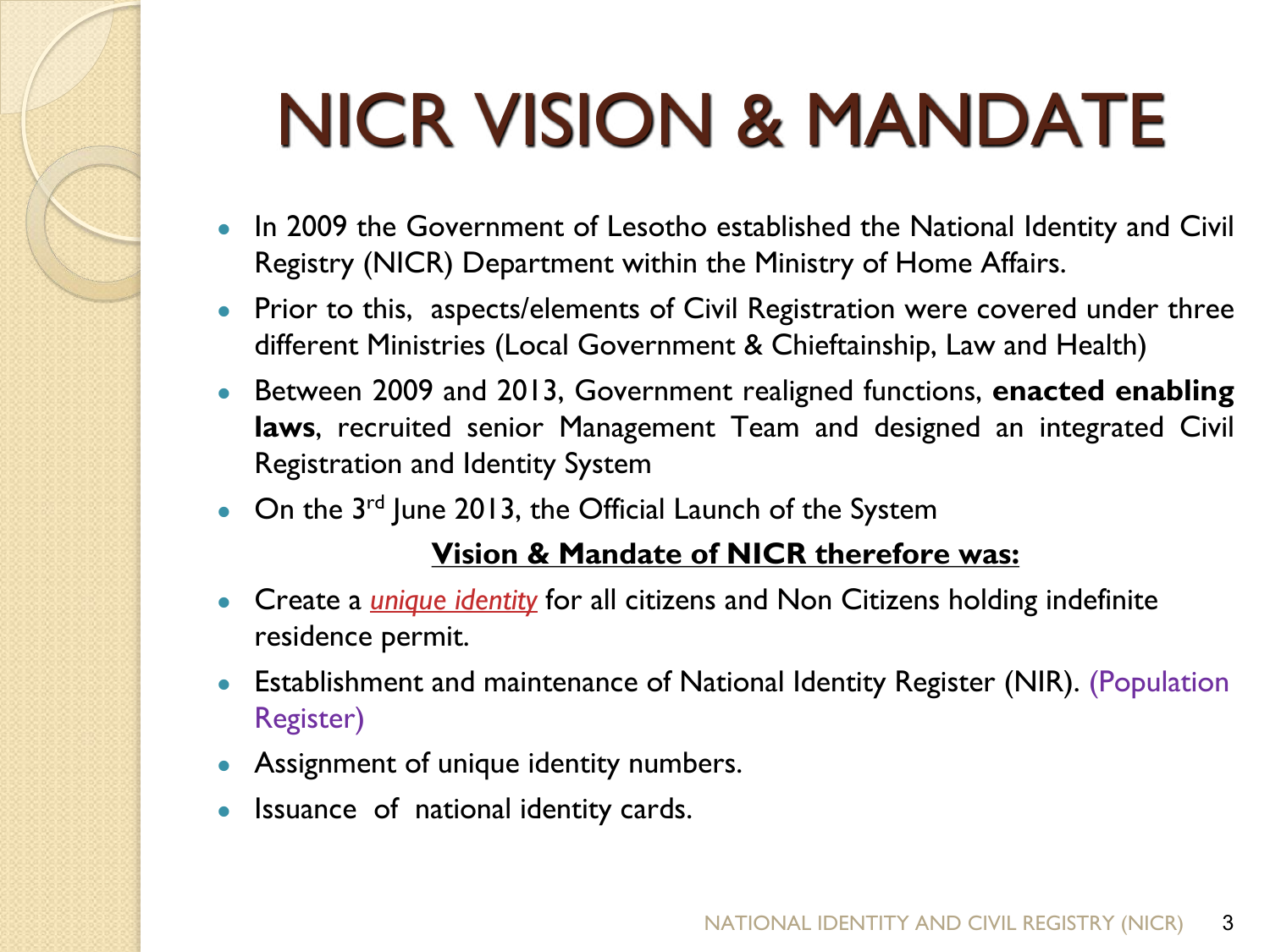## LEGAL FRAMEWORK

- ➢ Registration of **Births** and **Deaths Act 1973**
	- Act NO 22 of 1973
- ➢ **Marriage Act 1974**
	- Act NO 10 of 1974
- ➢ **Laws of LEROTHOLI**
- ➢**National Identity Cards Act, 2011**
	- **S 16 No person who is eligible to have an identity card shall access all services unless the person produces his or her identity card issued in terms of this Act.**
	- **Access to the NIR permitted in terms of Section 6 (2) (c) (i) and (ii) of National Identity Cards Act, 2011**
	- **Confidentiality of information (MOU, NDA etc.)**
- ➢ **Child Protection and Welfare Act, 2011**
- ➢ **Data Protection Act, 2011** (**largely consistent with the GDPR**)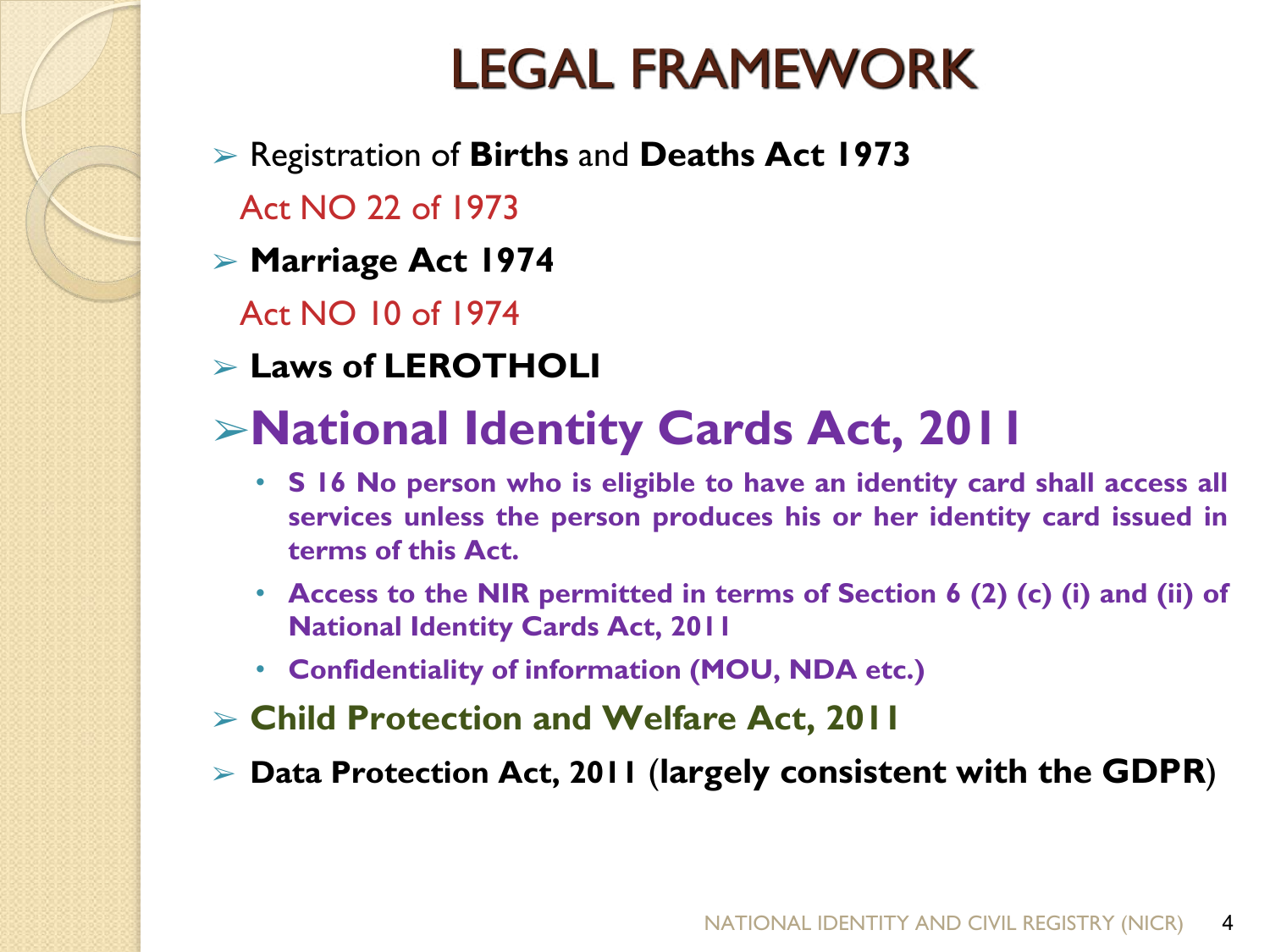# WELL DESIGNED DIGITAL ID

- Is based on civil registration:
	- Life cycle of events: Birth and ID Card issuance, marriages & Divorce, death including CoD
- is Interoperable
- Enables civic and social empowerment
- makes possible real and inclusive economic gains
- complies with key data principles which are mandated by GDPR and Data protection act, by both, the ID Authority and the recipient of data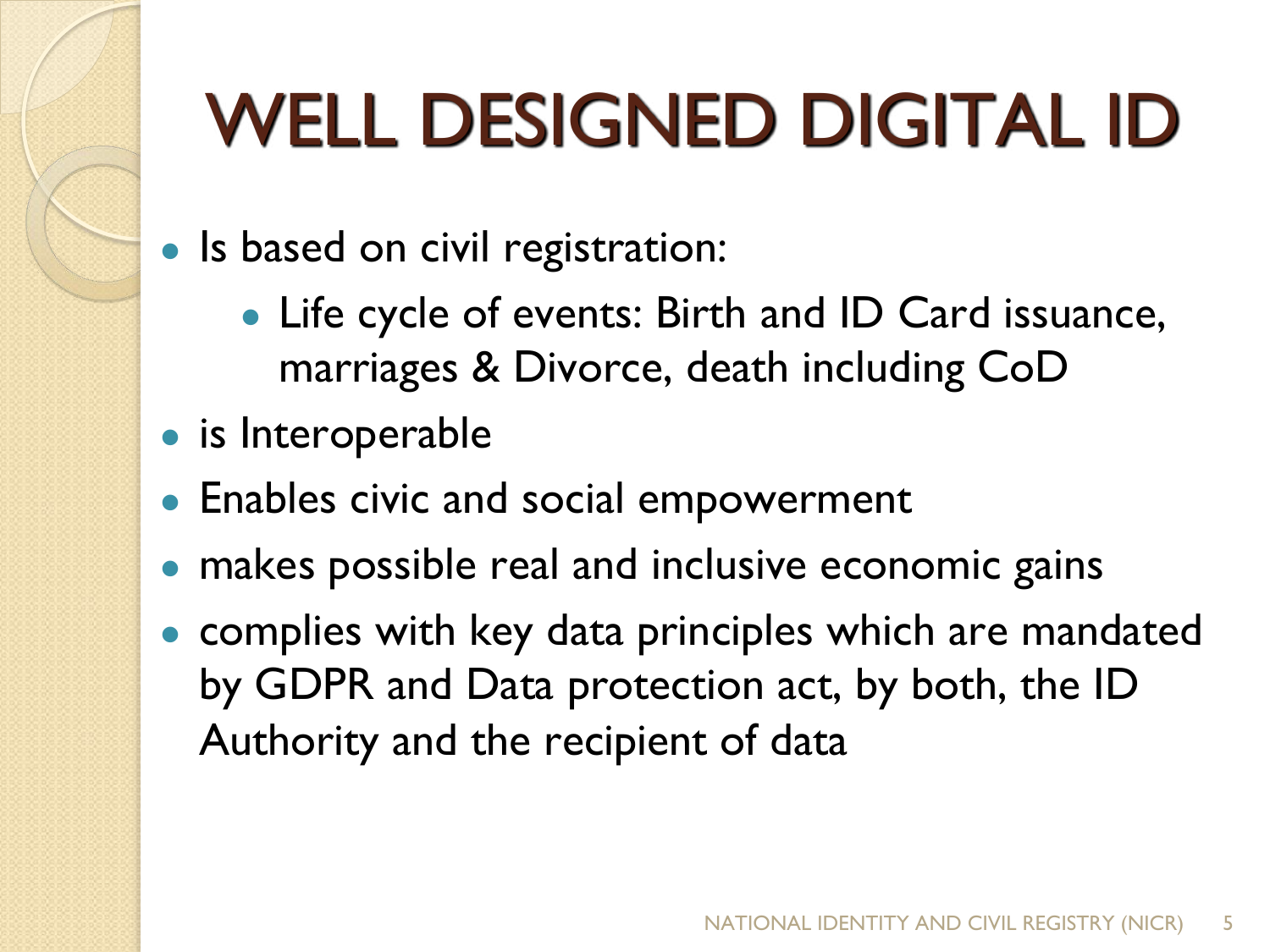



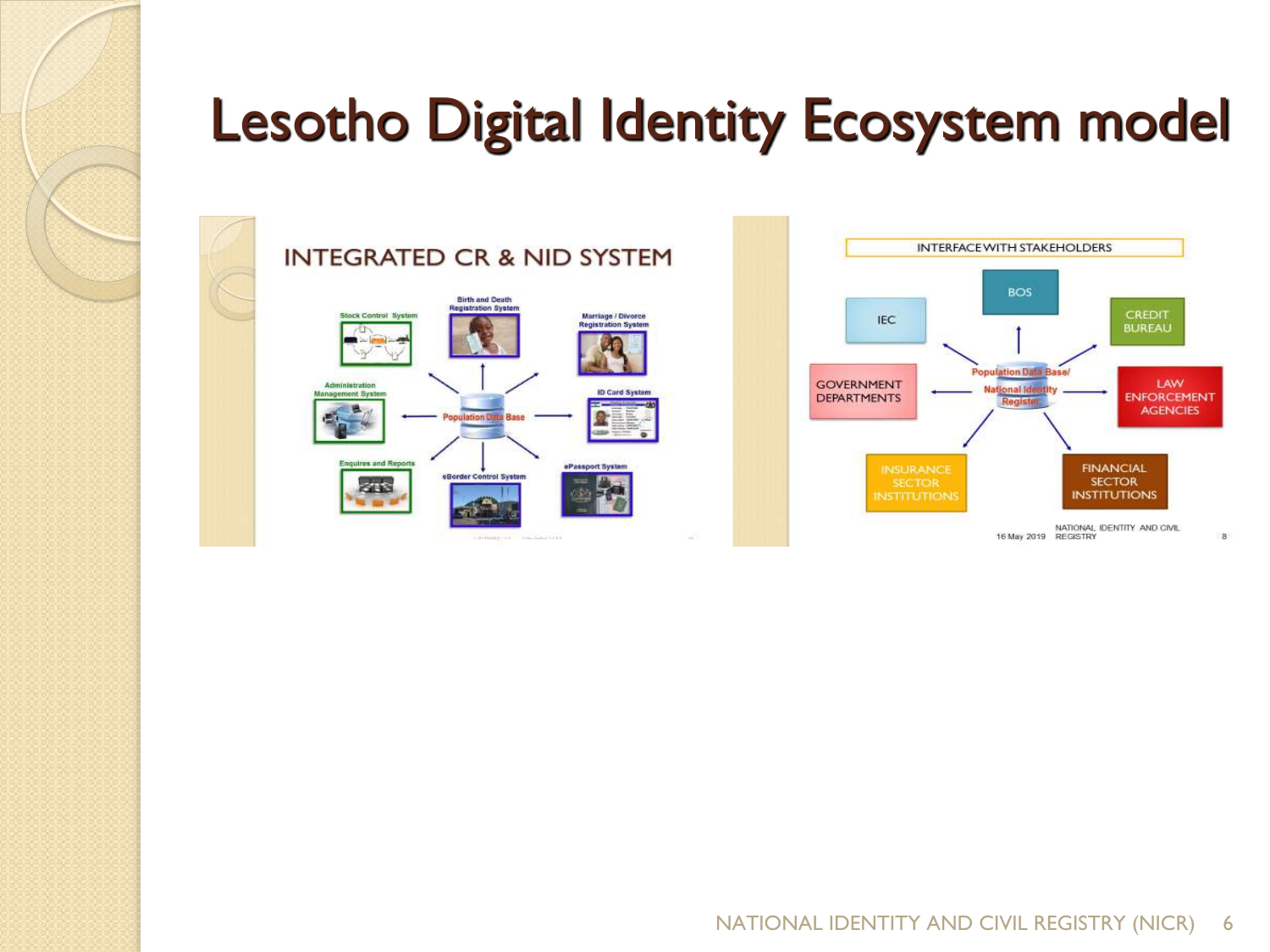### Linking Foundational ID with Functional ID cont… & Lesotho's API

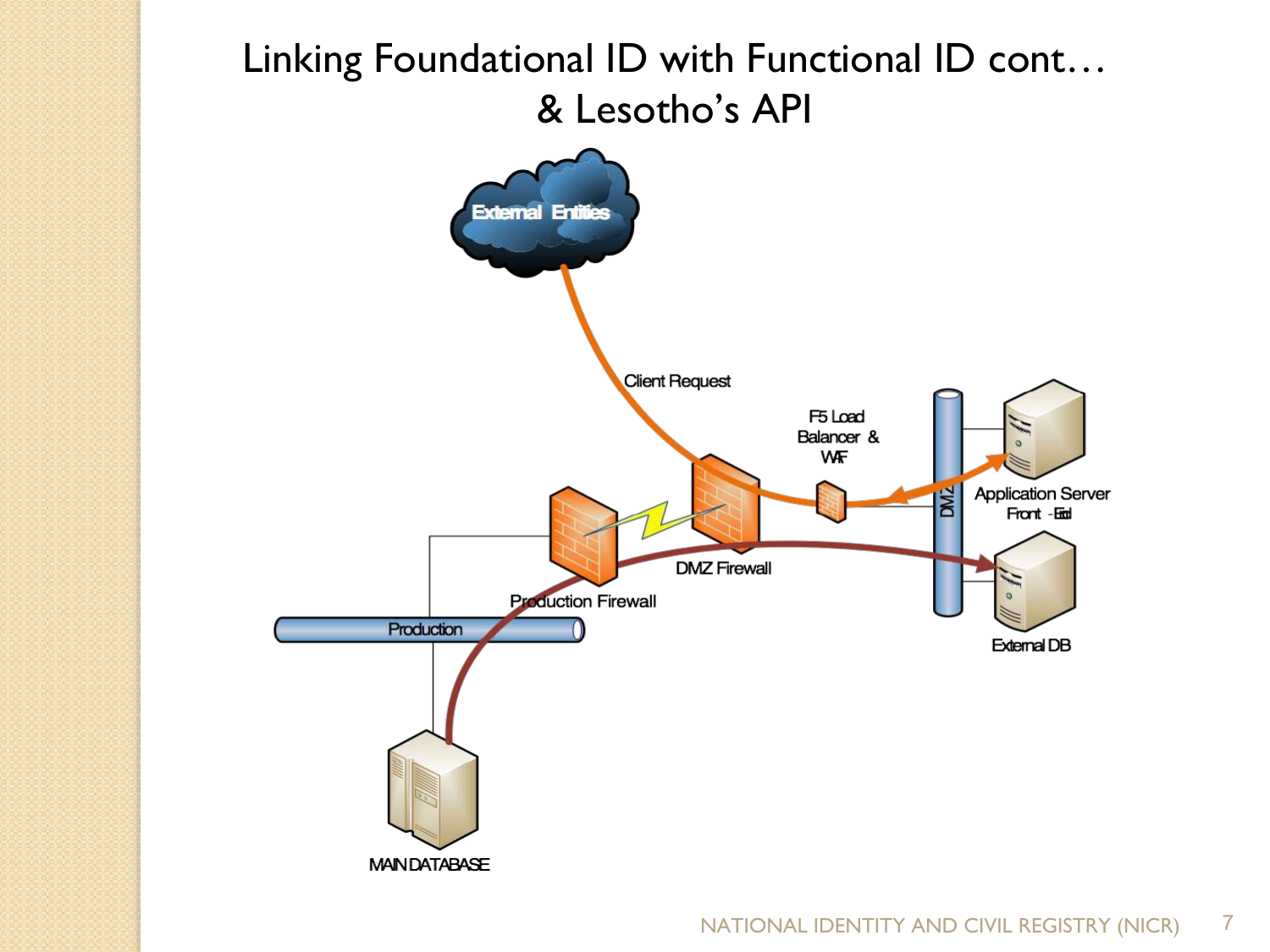### POSSIBLE VERIFICATION AND VALIDATION METHODS

#### Basic Method

•Visual inspection (UV mark, watermark and IPI) to check if the plastic card and applicant's photo are genuine:



•Reading the 2D barcode on the back of the ID card and comparing to the information on the front. •Interface to query the Population Database done by the unique number (ID/serial) .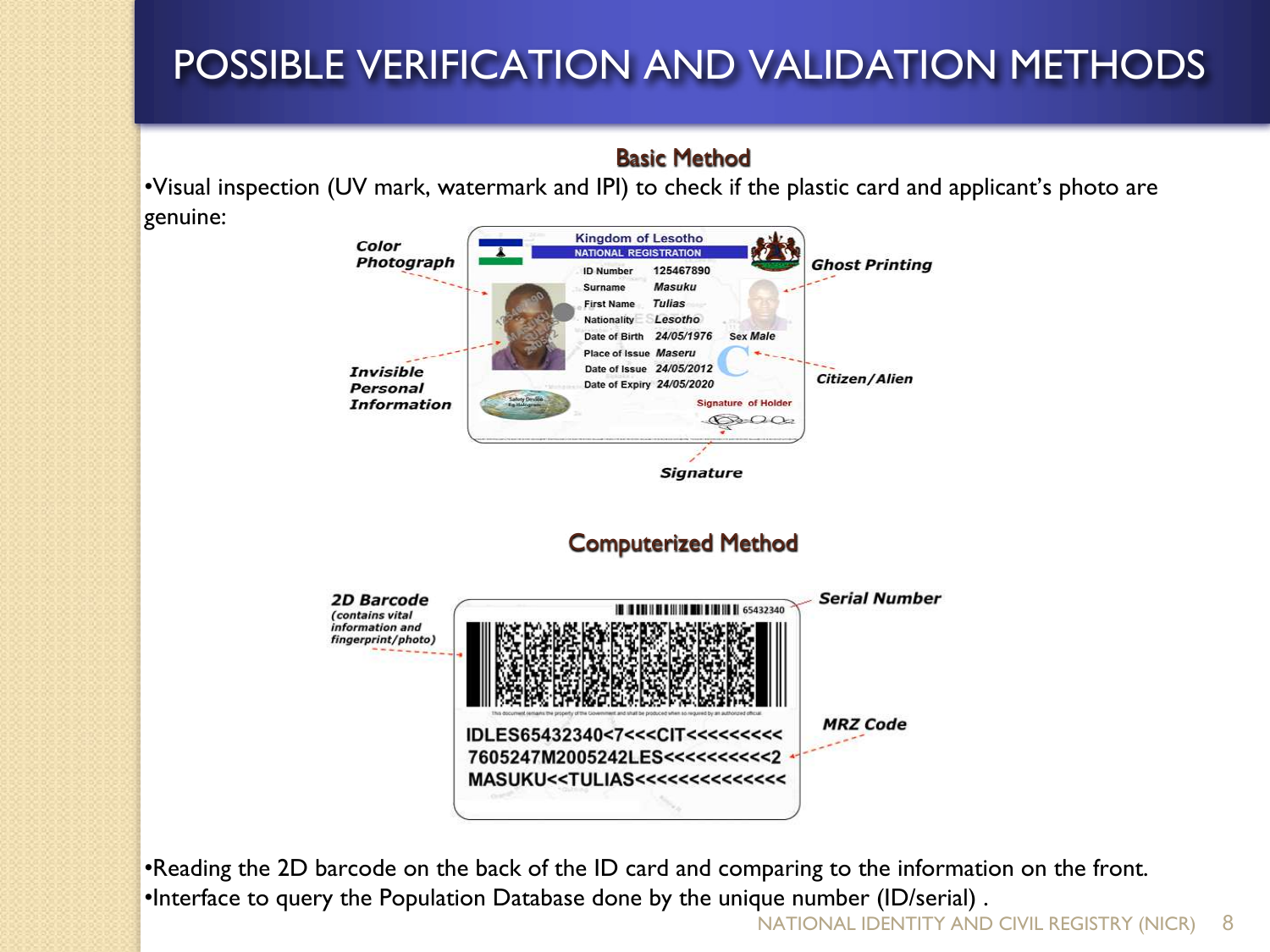## Multiplier Effect of Digital ID and Financial Inclusion in Lesotho

- **Digital Identity** further provides non-economic value to individuals **social and political inclusion, rights protection and transparency - guard against child marriages, human trafficking as well**
- **Old Age Pensions Scheme (Social Grants)**, Digital ID enables individuals to unlock value and benefits as they interact with Governments and other entities. Avoided **double dipping.** Regular updates with **death** register:
- **Biometric Census of Public Officers** eliminate **ghost workers** and ensure that all Public Officers are **uniquely identified**.
- **Financial Institutions and Mobile Money – KYC**
- **Insurance Fraud -** Reduced fraudulent claims due to verification process
- **Access to Credit-** reduced risk due to availability and ease of verifiable ID - Credit bureau, optimal function on credit worthiness of clients
- **Lesotho Special Permit -** Cross border Money transfers **- legalised economic/seasonal migration**
- **Wool and Mohair Sector significant number of Livestock owners, especially women and heard boys were excluded in the financial sector due to lack of identity**
- **Factory Workers –** Largely women had no access to financial services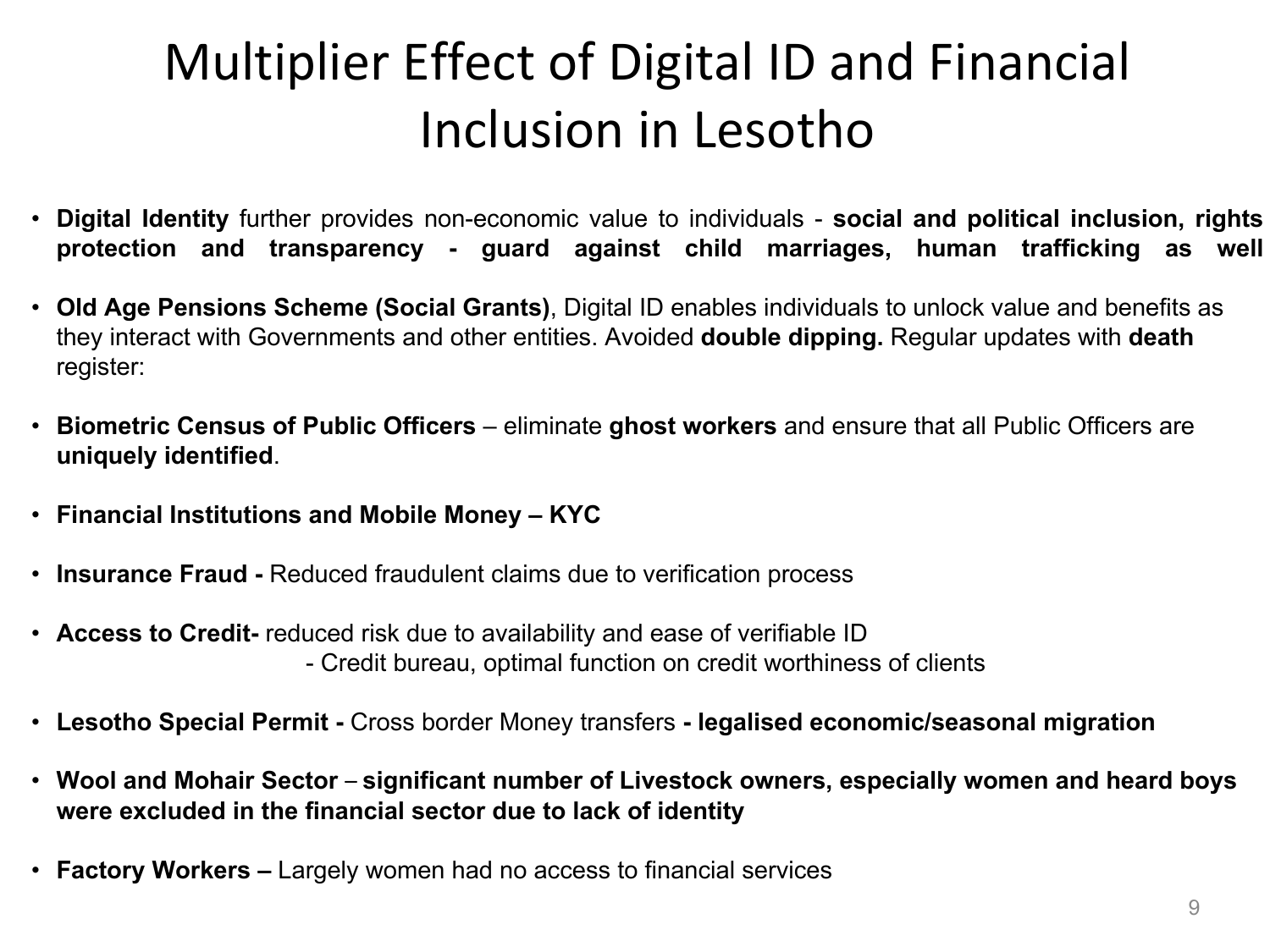

NATIONAL IDENTITY AND CIVIL REGISTRY (NICR) 10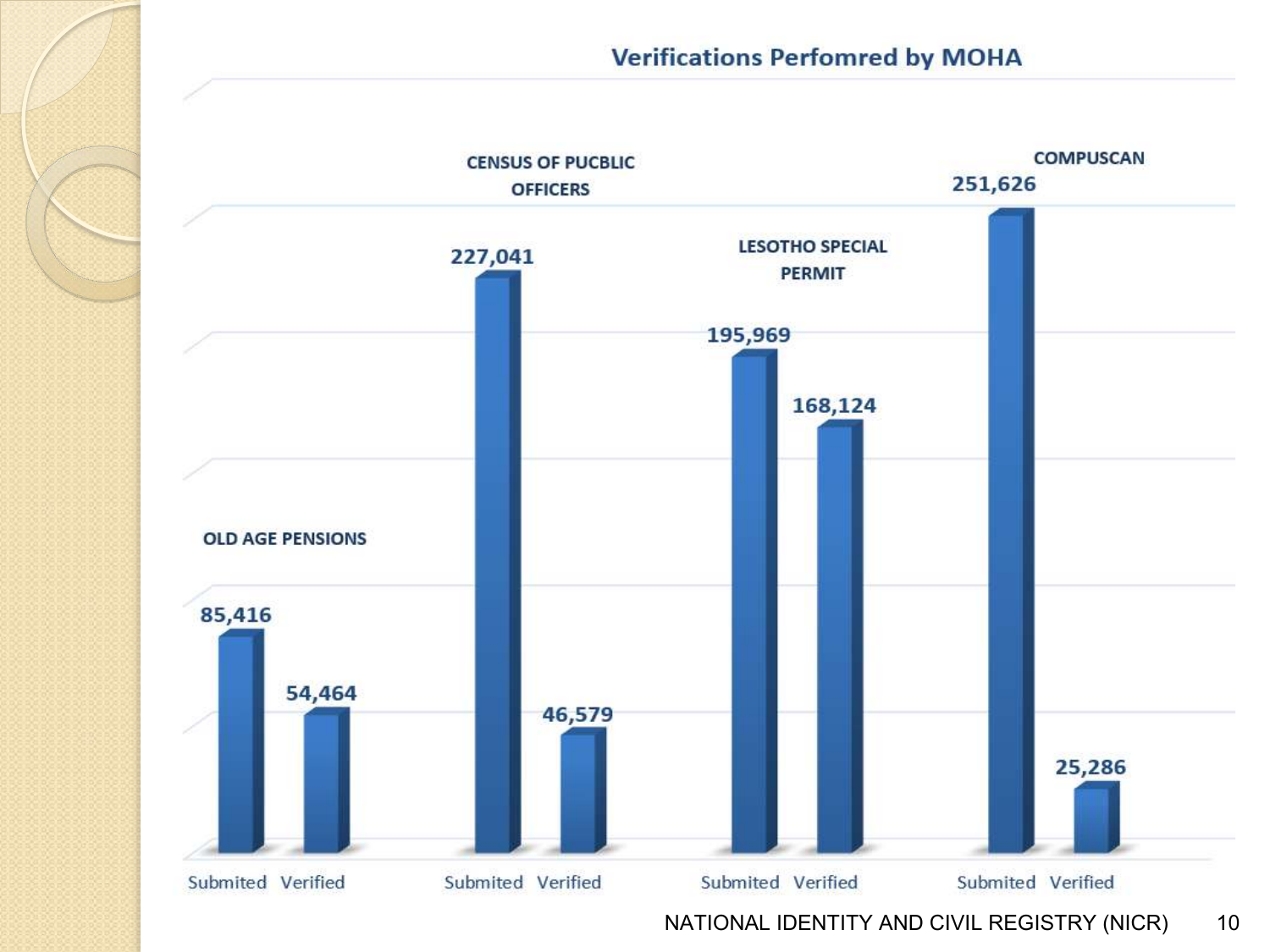